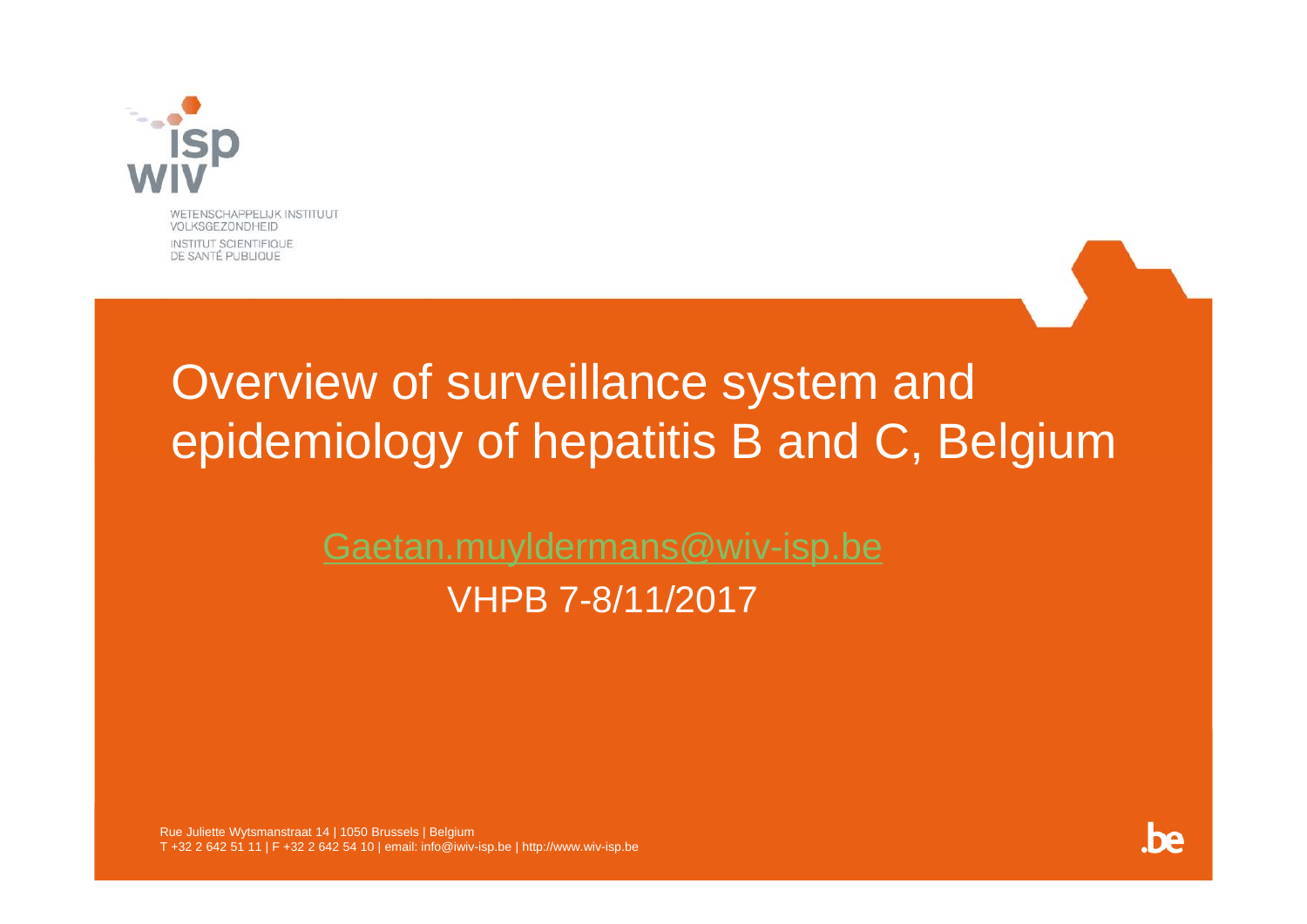

.be

**isp** 

Ref: De Morgen 19/10/2017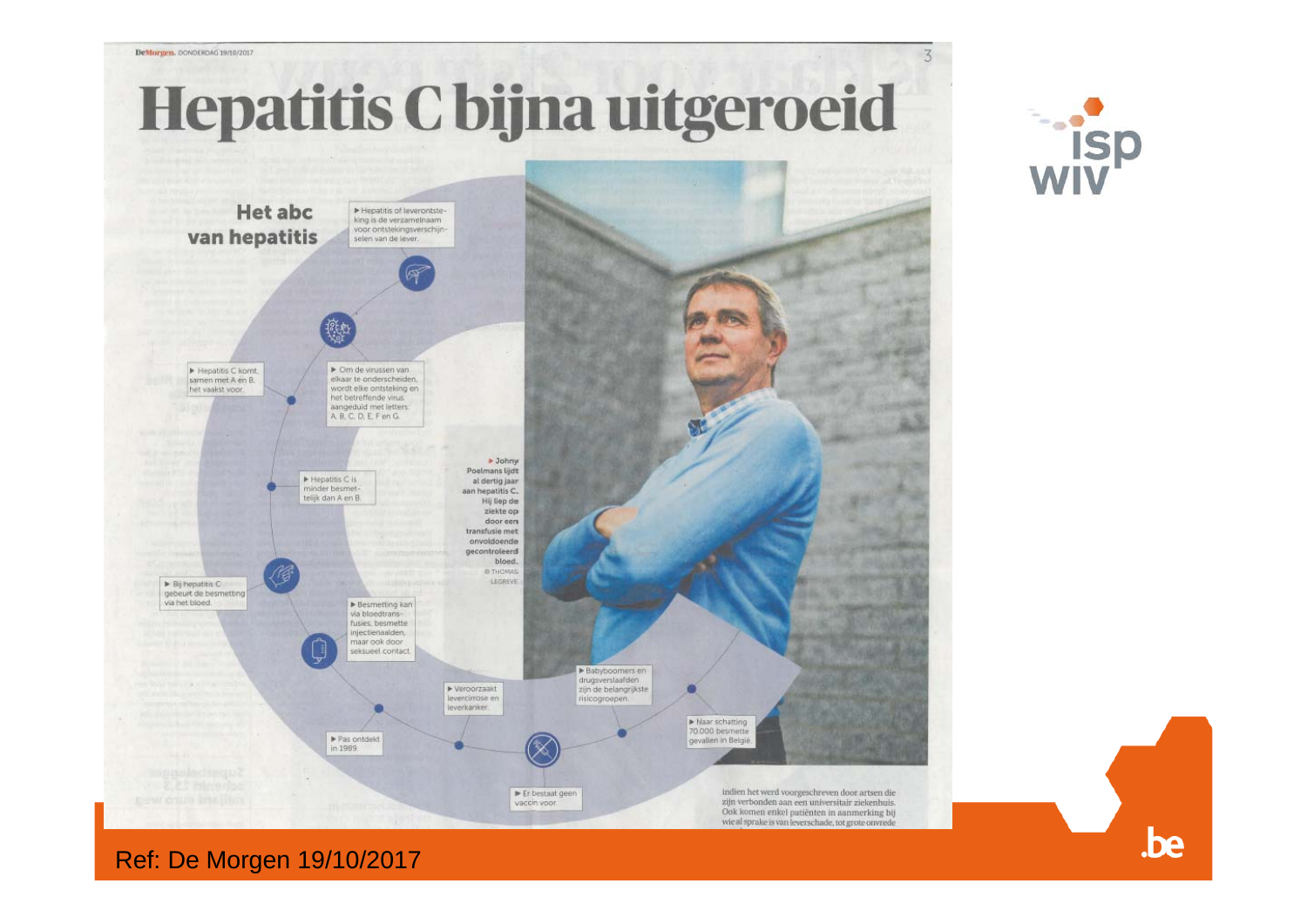

#### **!!!!There are no epidemiologic data available!!!!**

**!!!!No awareness and no screening policy available!!!!**

**!!!!HCV infected patients are not aware of their status!!!**

.be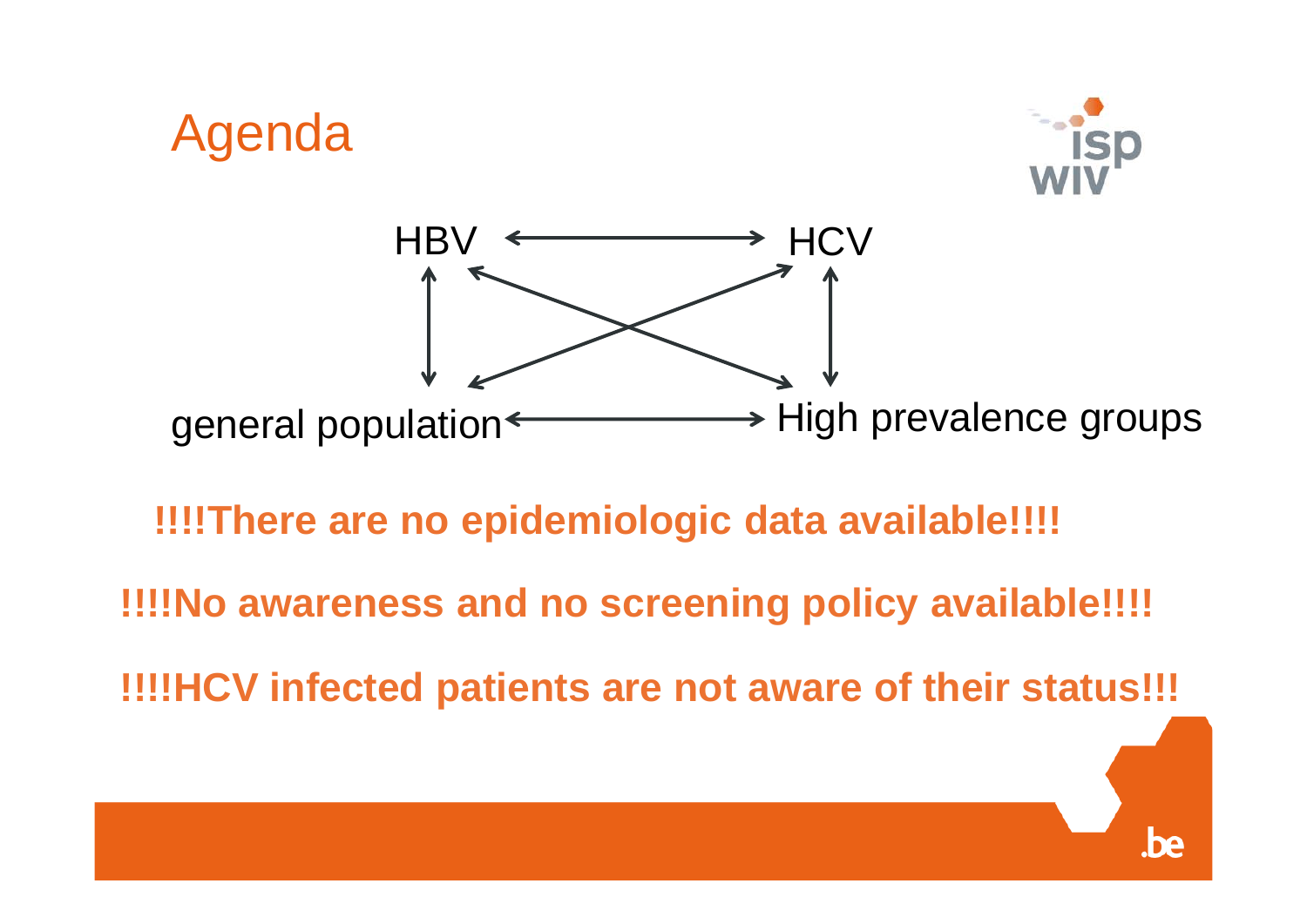# General population: Available surveillance systems

- $\bullet$ Mandatory notification
- •• Seroprevalence studies
- •RIZIV-INAMI
- •IMA-AIM
- Sentinel lab network
- •Blood bank
- •HCV register
- •Vaccination registers
- •Mortality data



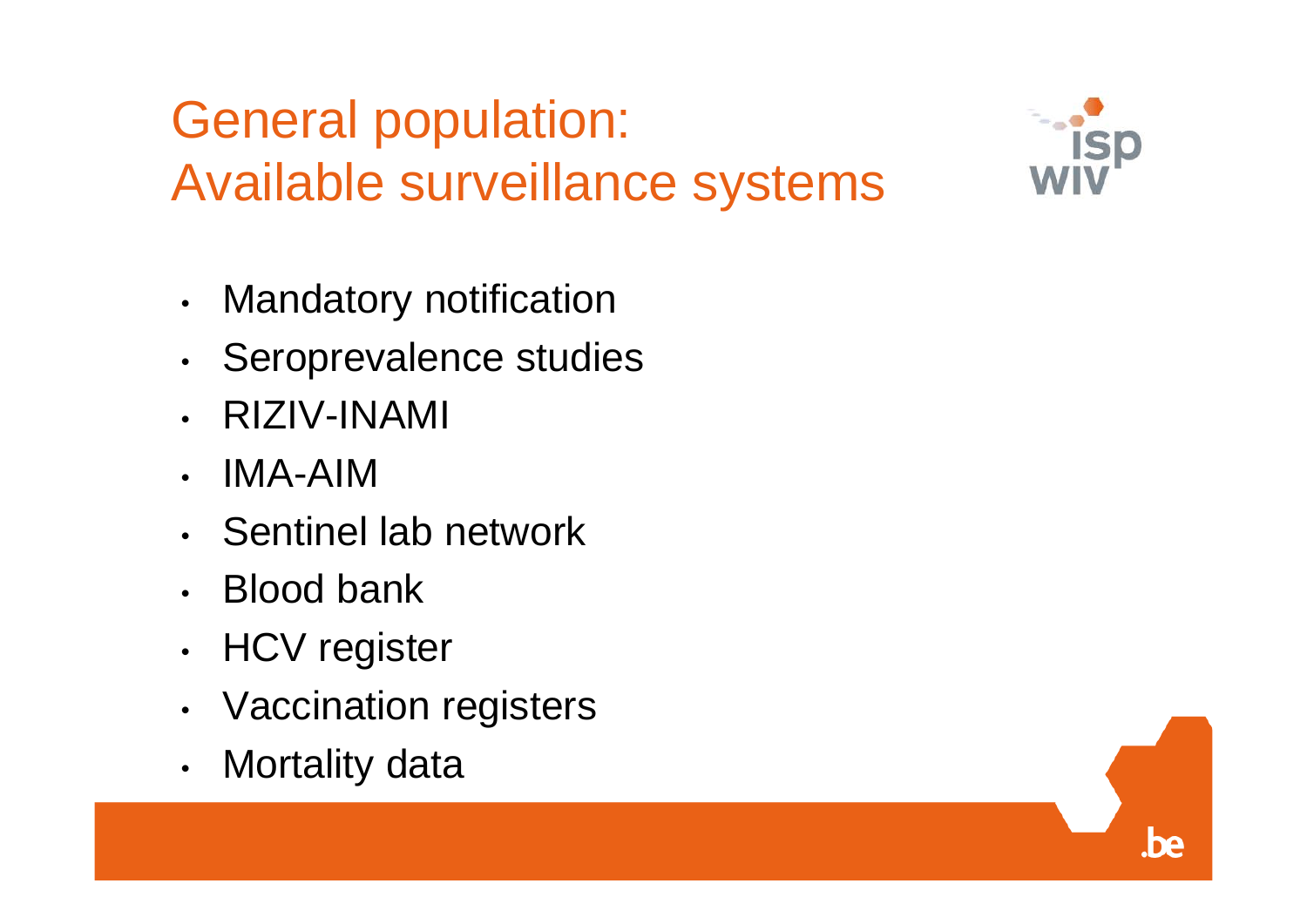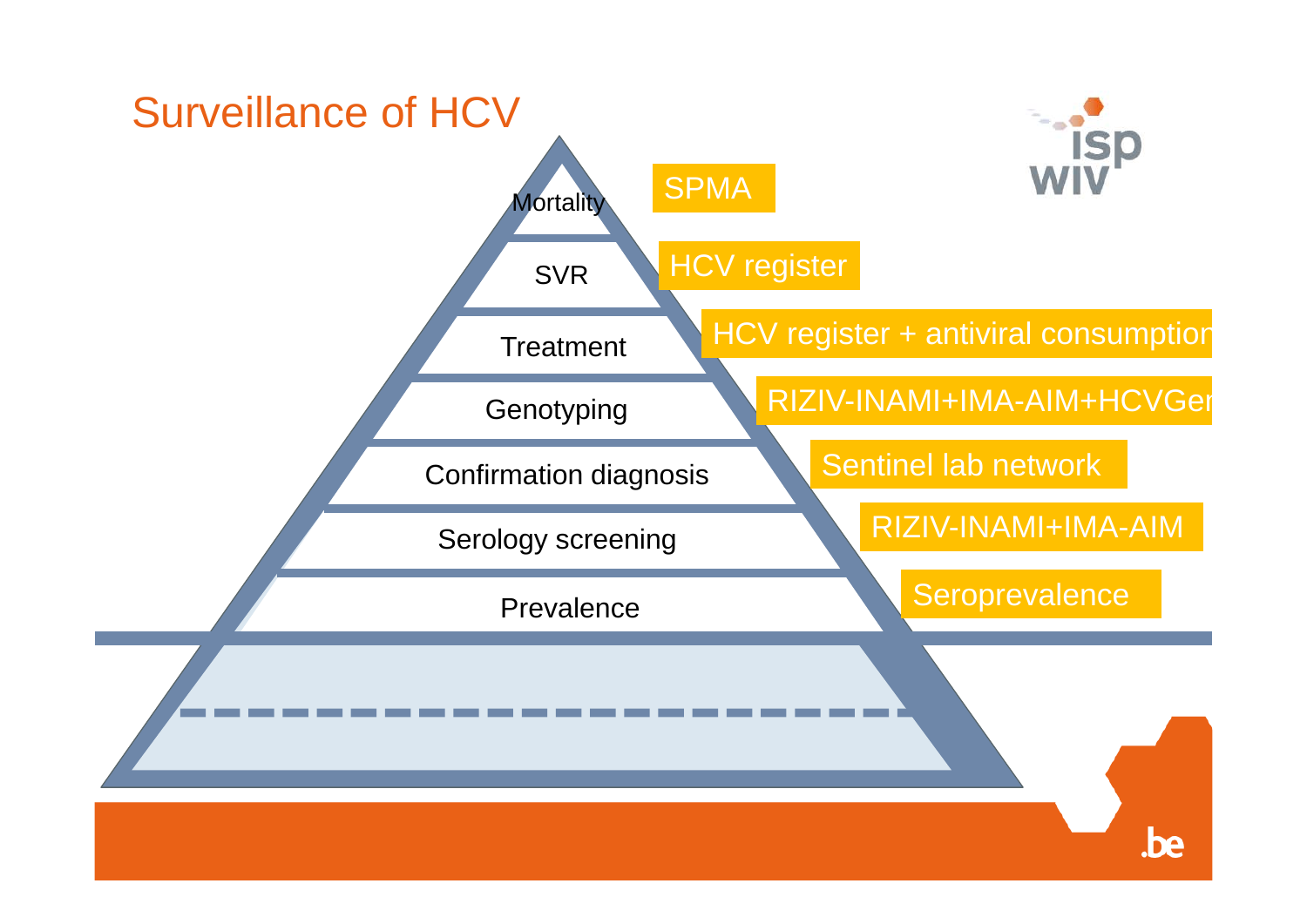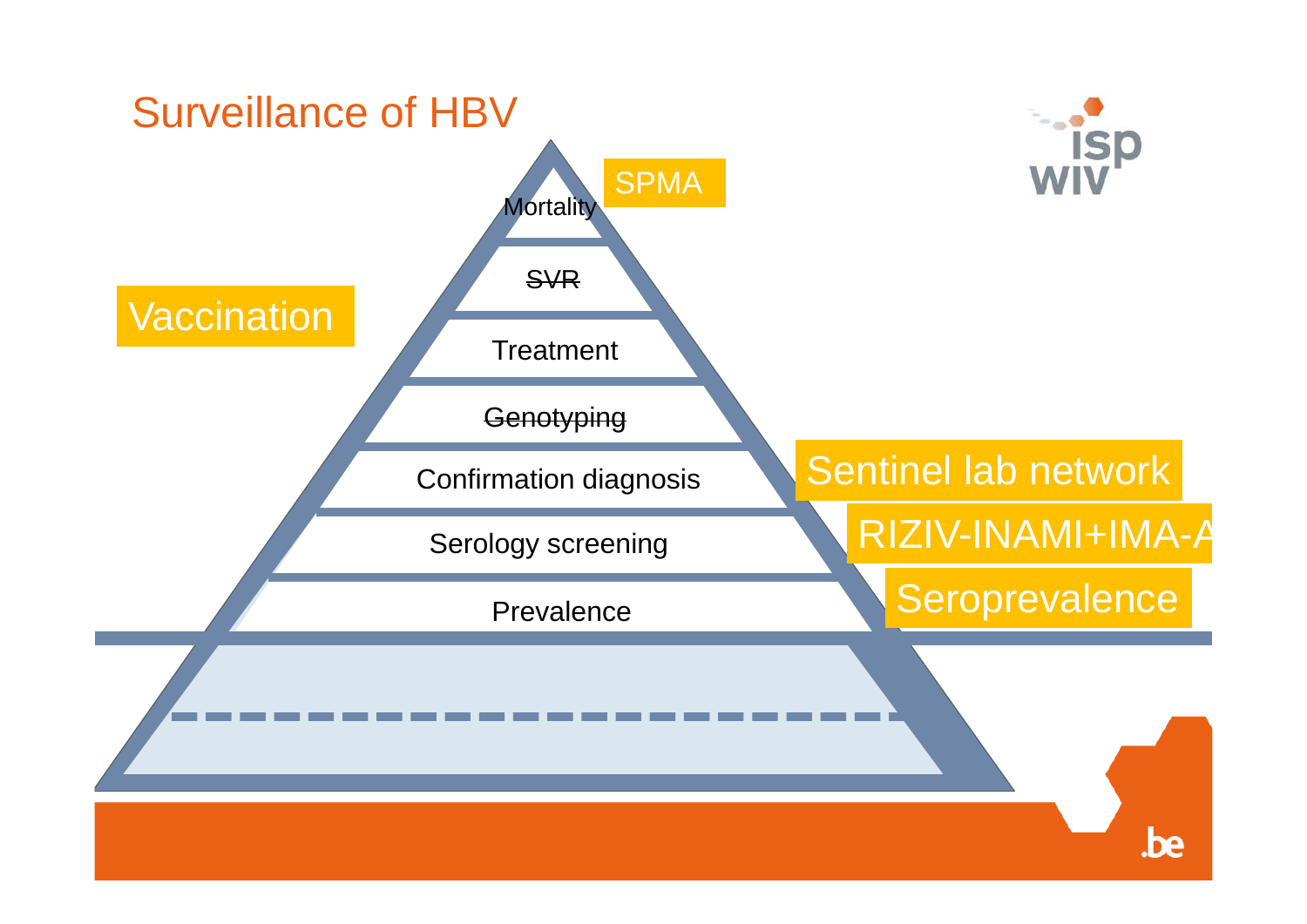# Mandatory notification



### **Zorg en Gezondheid (Flemish community):**

- Acute HBV
- No HCV notification

## **AViQ (Walloon region):**

- $\bullet$ No HBV notification
- No HCV notification

## **BXL**:

•hepatitis

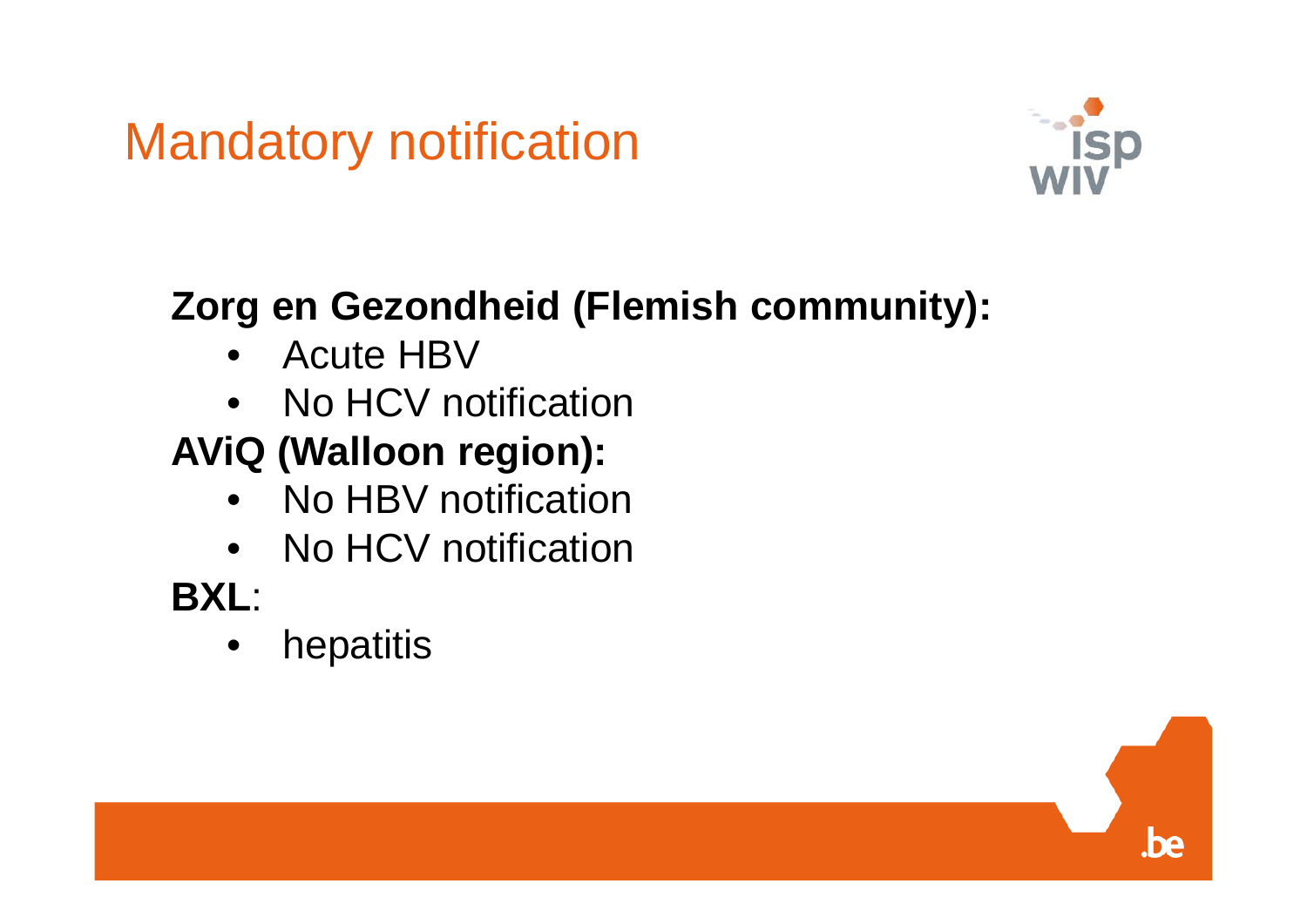## HCV seroprevalence studies



#### Previous studies

| Year | region | result   N (age)                     | ∣ Test<br>method                             | ref            |
|------|--------|--------------------------------------|----------------------------------------------|----------------|
|      |        | 1993-94 Flanders 0,87% 4055 (0->65+) | <b>HCV Ab</b>                                | Beutels et al. |
| 2003 |        | Flanders $0,12\%$ 1834 (0->65+)      | Oral sample, Quoilin et al.<br><b>HCV Ab</b> |                |

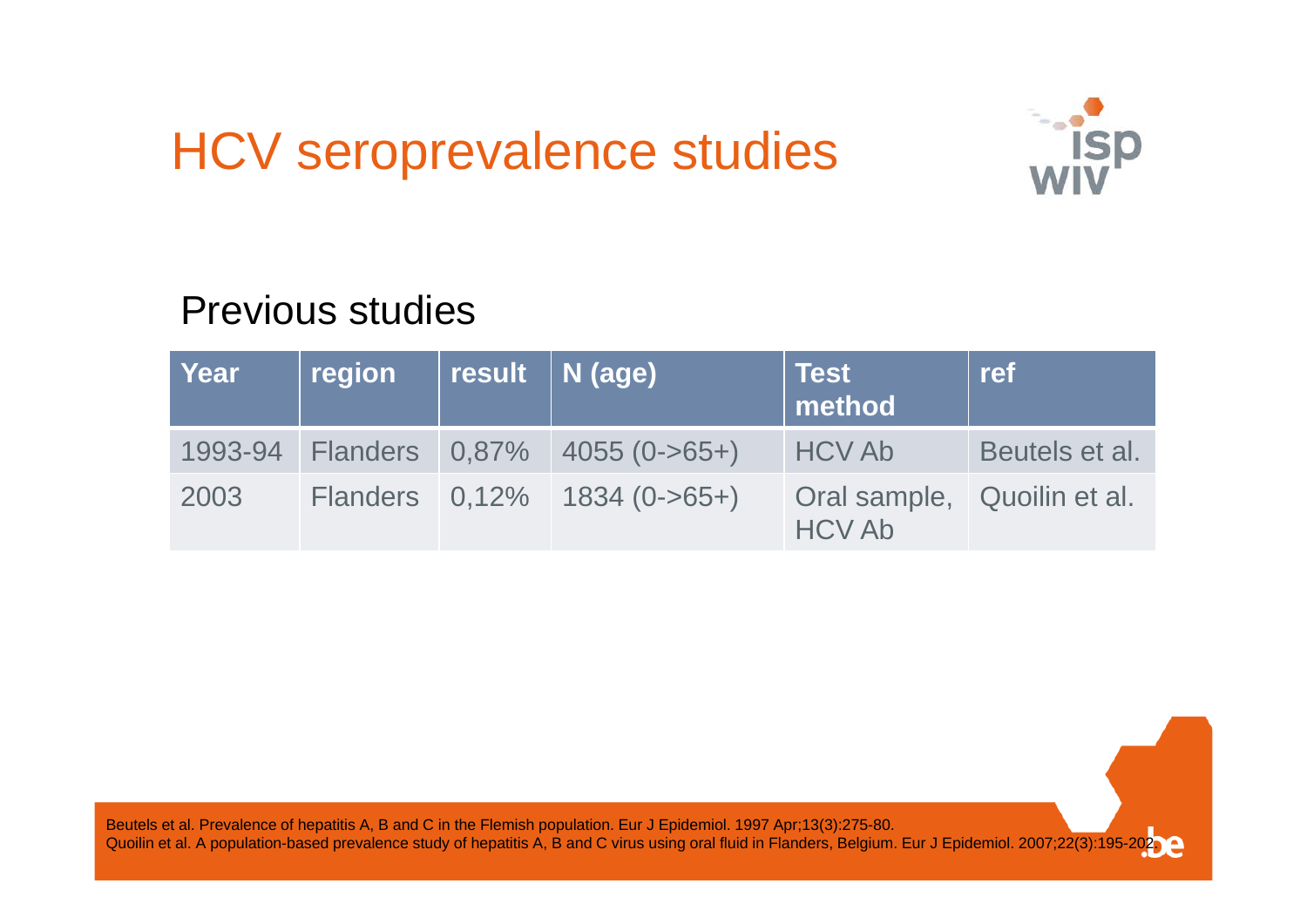## RIZIV-INAMI



#### **Nomenclature:**

- •551154 en 551165: HCV ab (from 1/3/1995).
- 556710 en 556721: RNA-PCR (from 1/6/2008)
- $\bullet$ 556732 en 556743: Q-PCR (from 1/6/2008)
- •556754 en 556765: Genotyping (from 1/6/2008)
- 550233 en 550244: confirmation test (1/12/01-26/2/10)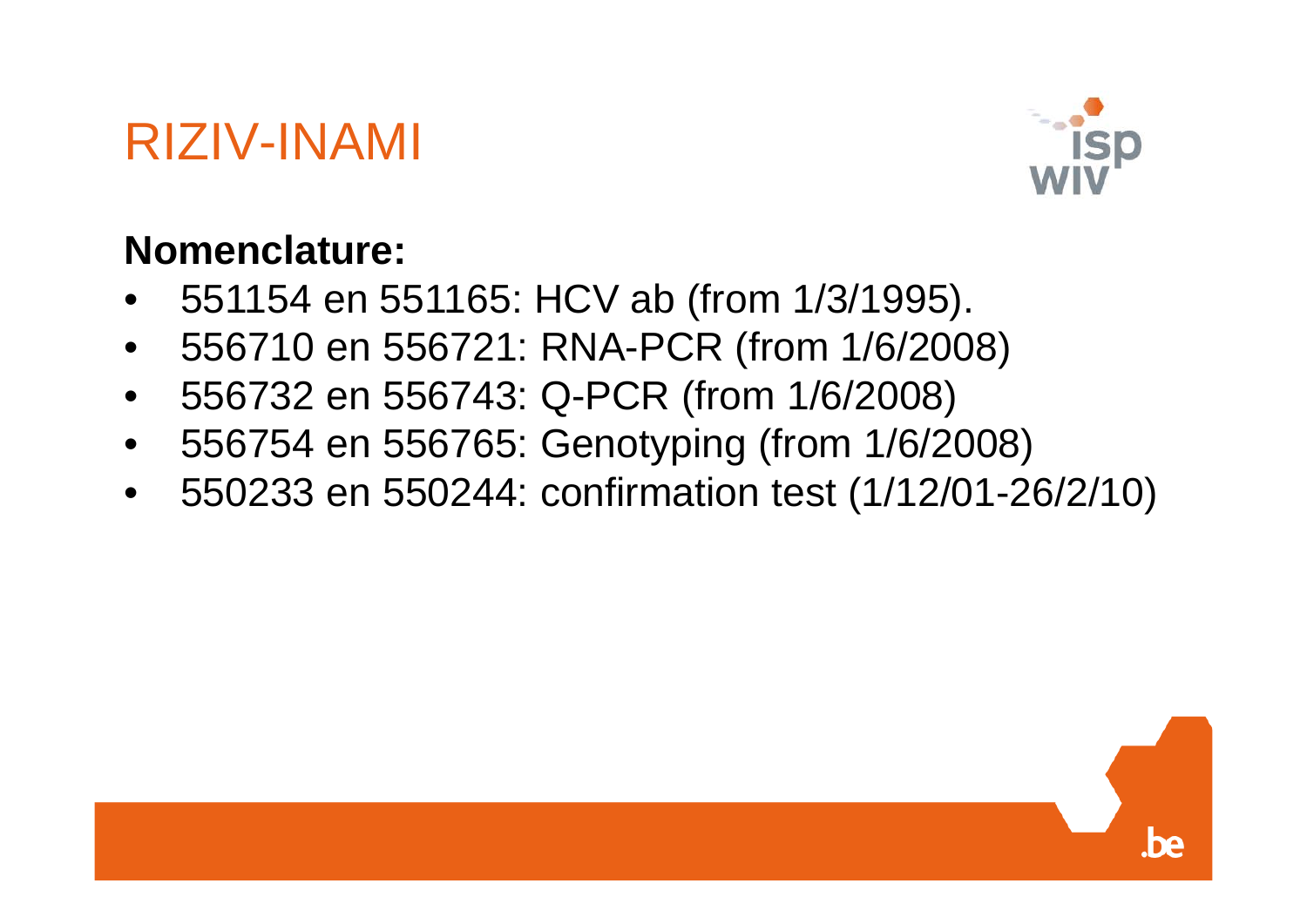AIM-IMA (intermutualistic agency) permanente steekproef (EPS) L'échantillon permanente



be

- •From 2002
- •7 "mutuality" agencies
- 305.000 Belgian residence
	- $\bullet$ 1/40 (age 0-65 y)
	- $\bullet$ 1/20 (age >65y)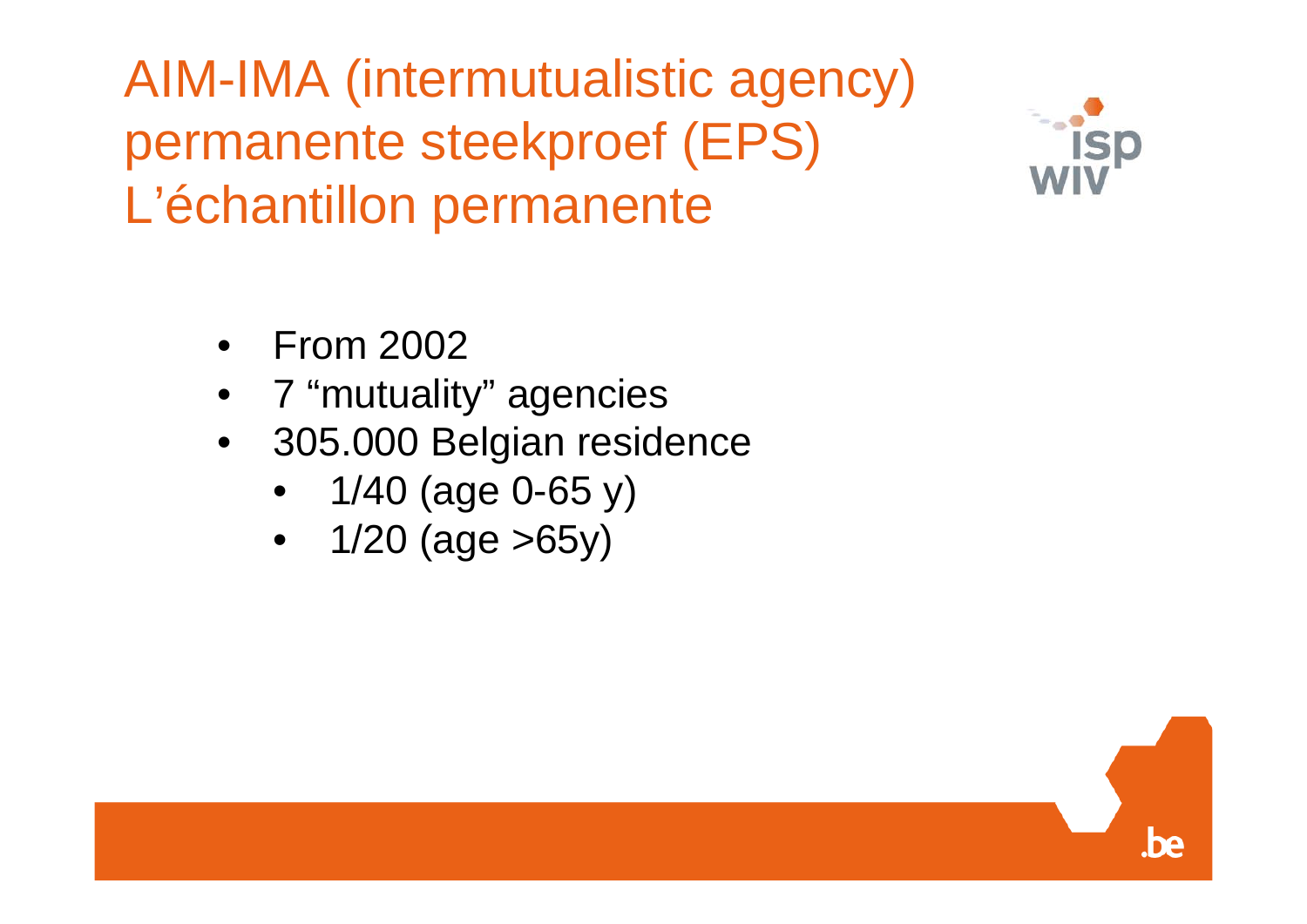



.be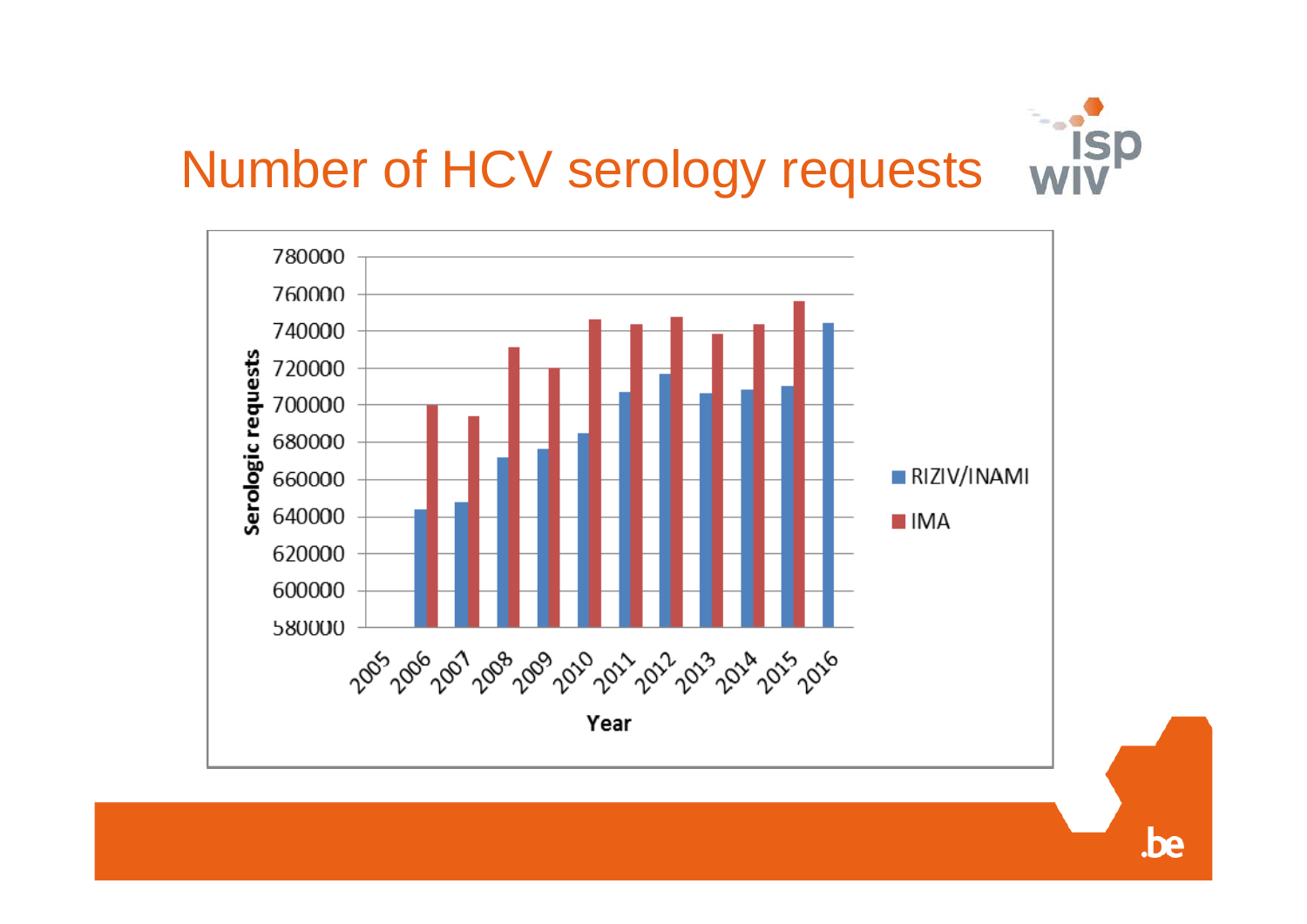# Number of HCV serology requests, 2015



- $\bullet$ For 644.453 unique patients
- $\bullet$  For 270.713 (42,0 %) of these no serology test performed during 9 previous years
- $\bullet$  During 9 previous years 3.679.427 patients were screened or 33,4% of the Belgian population
- $\bullet$  Yearly, 2,5% new patients of the Belgian population screened.

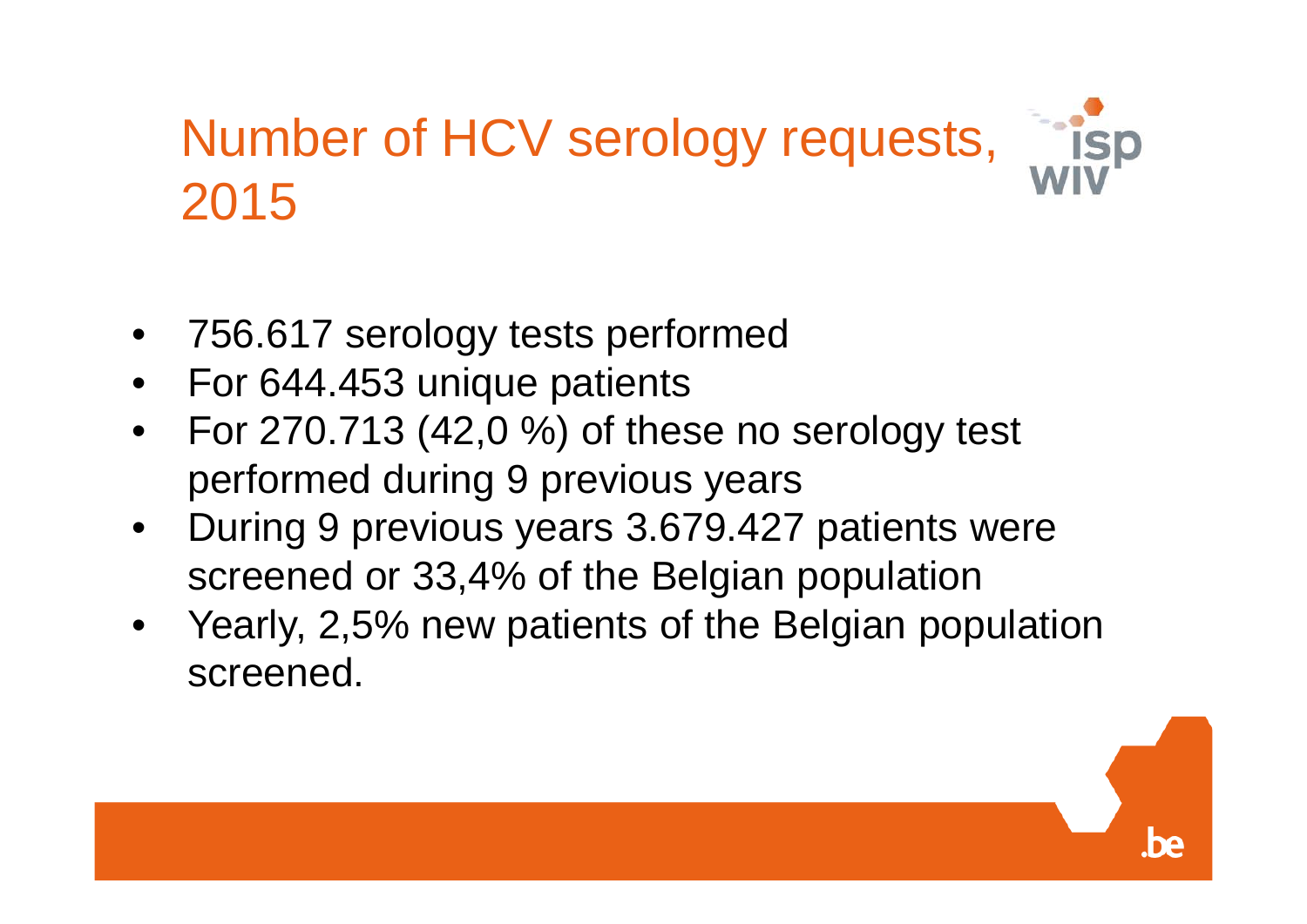# Gender and age distribution, HCV serology testing, AIM-IMA, 2015

**ISD** 

.be

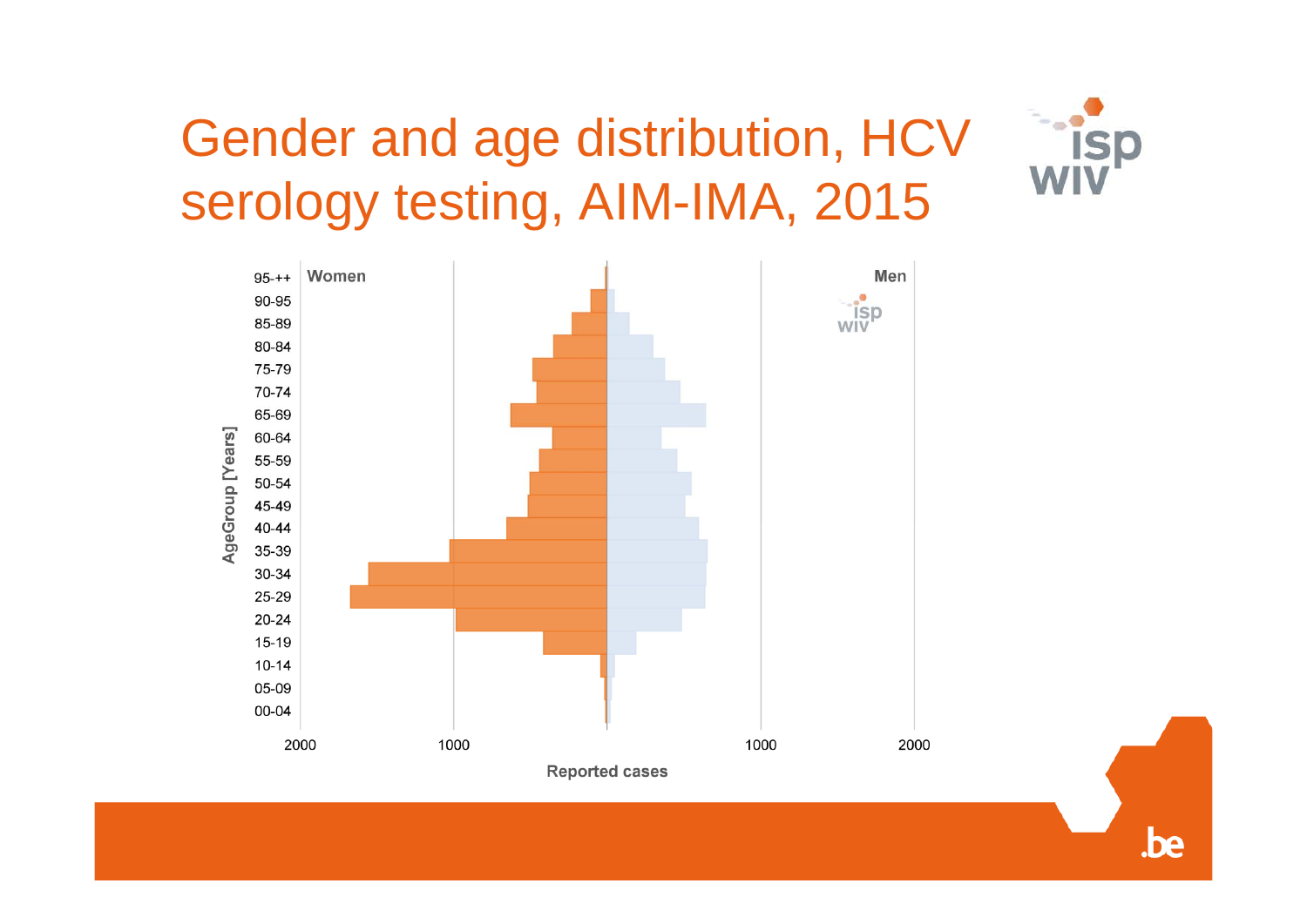# Organisation sentinel laboratory network- $\cdot$ isp

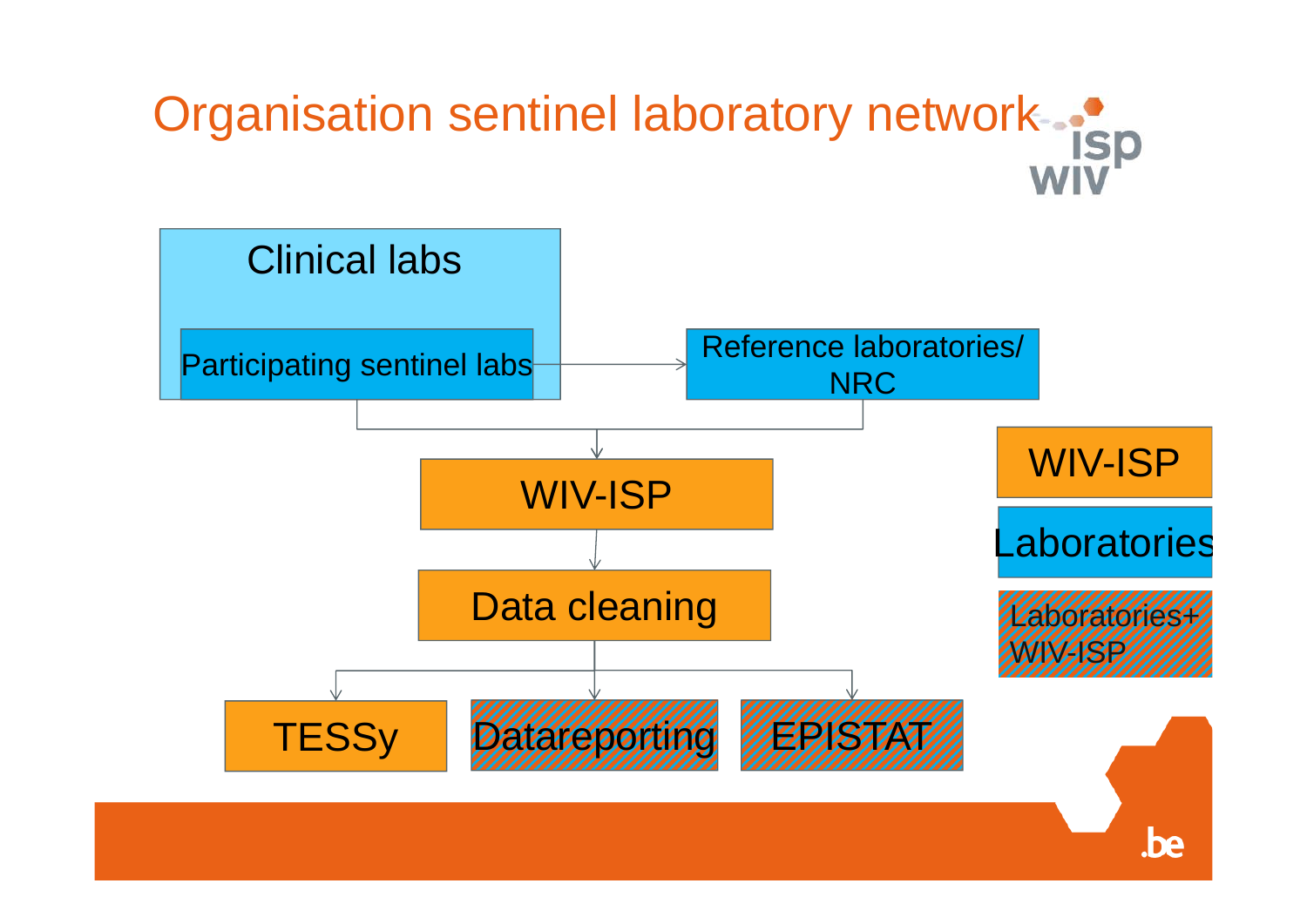



 $be$ 



Year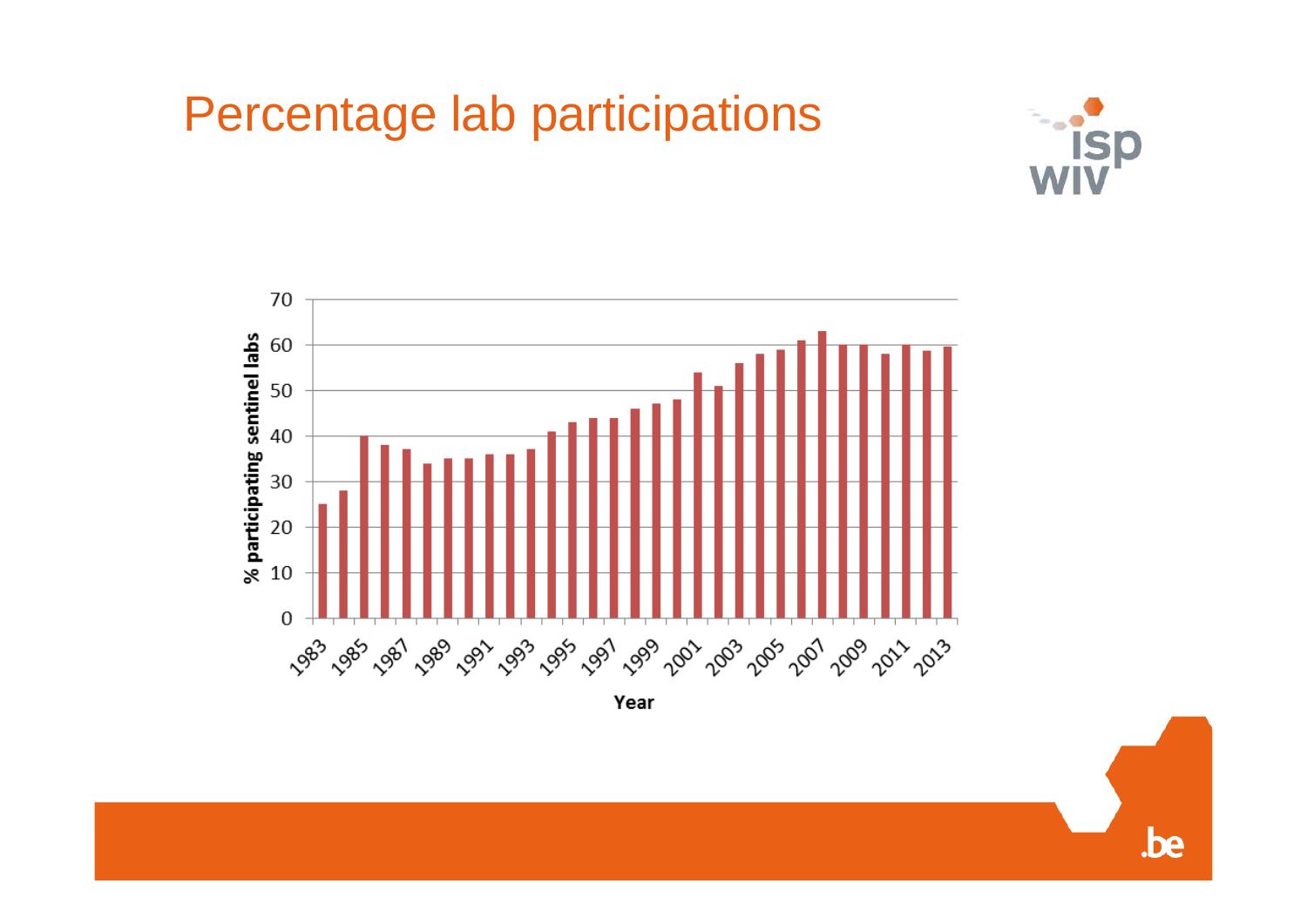#### Number of genotyping analysis **ISP** (RIZIV/INAMI; AIM-IMA), number of records by sentinel lab network



.be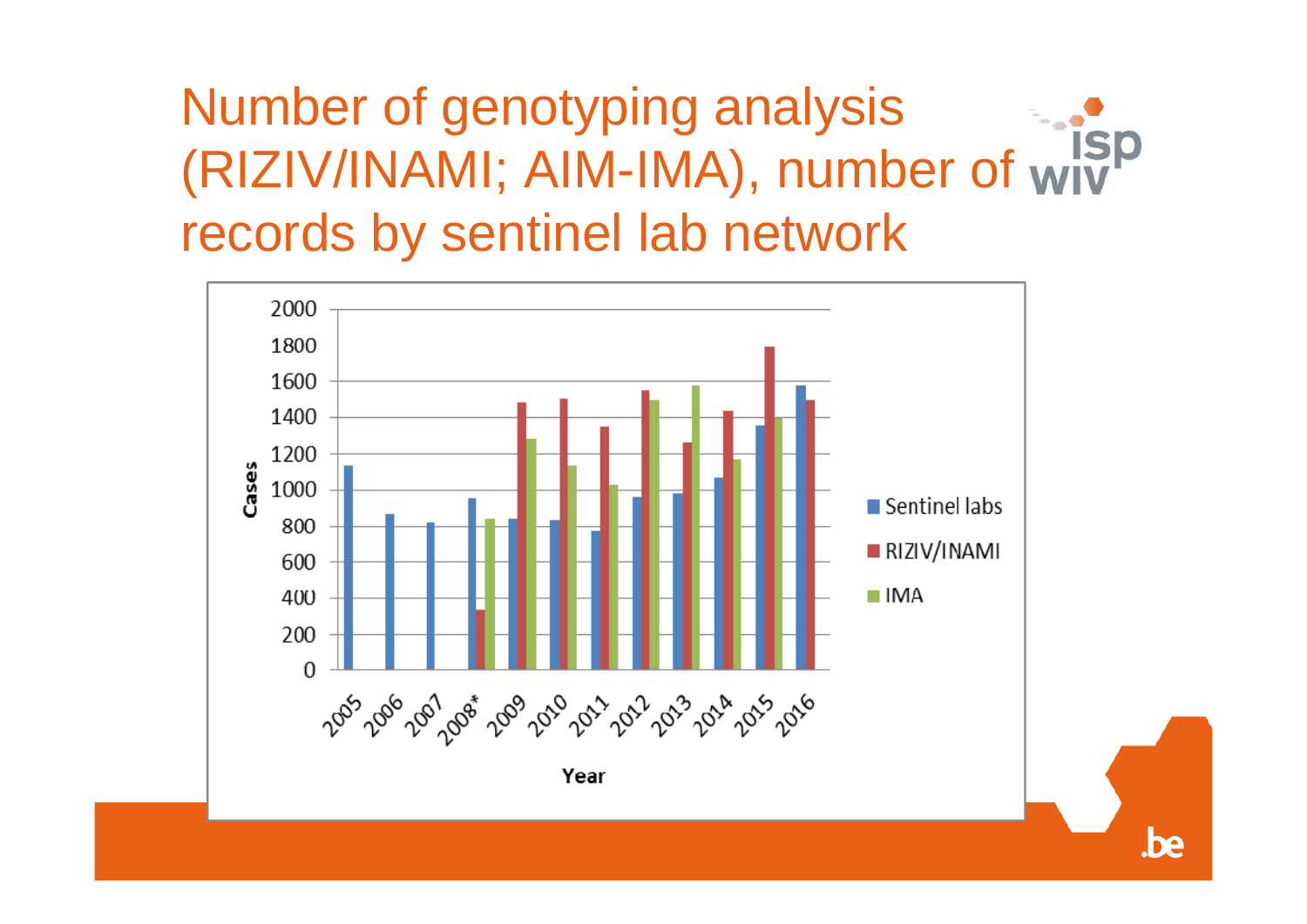# Gender and age distribution, sentinel lab network, HCV, 2016



.be

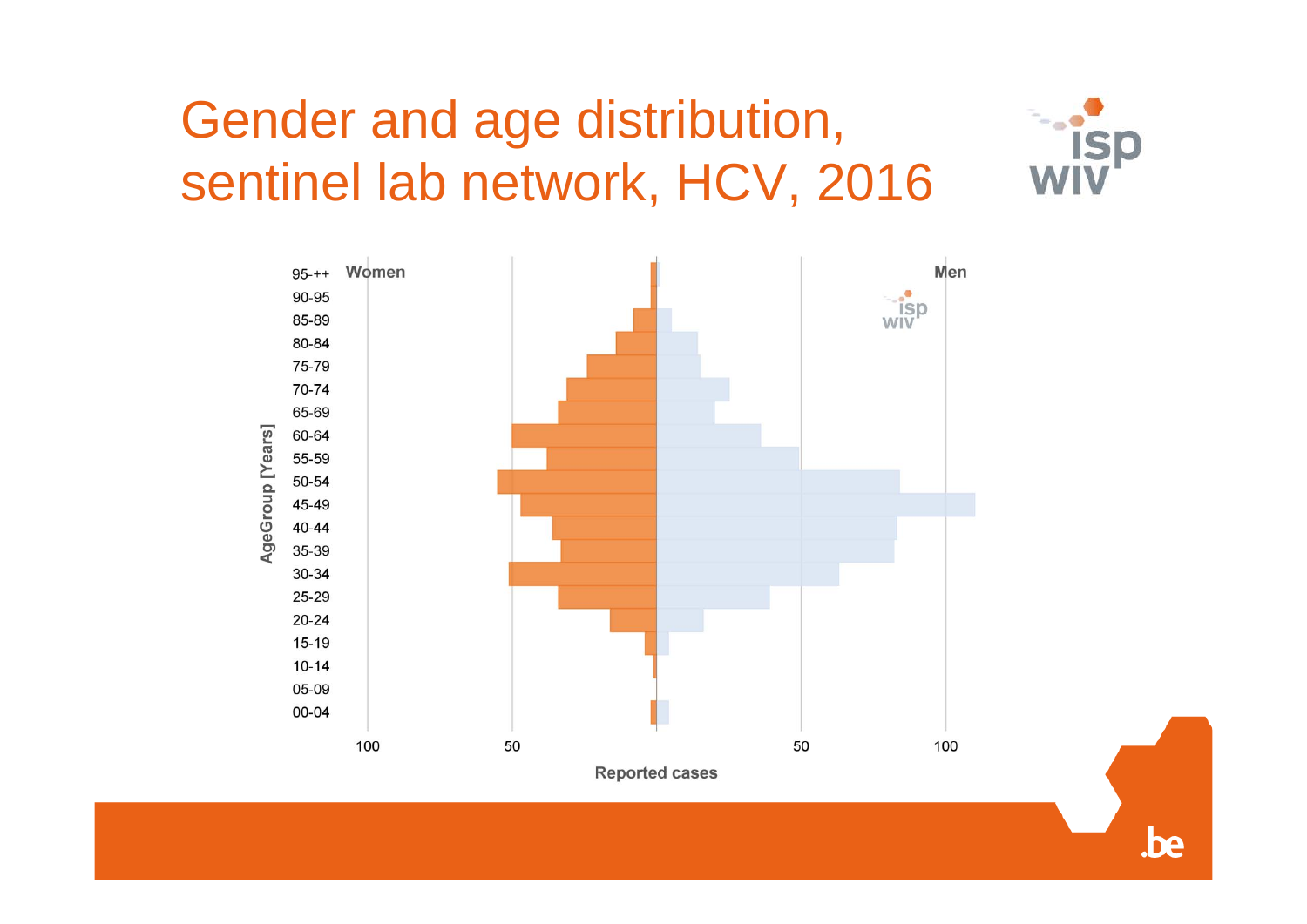

 $be$ 

## **Mortality**



Standardized Procedures for Mortality Analysis, IPH, Belgium. https://spma.wiv-isp.be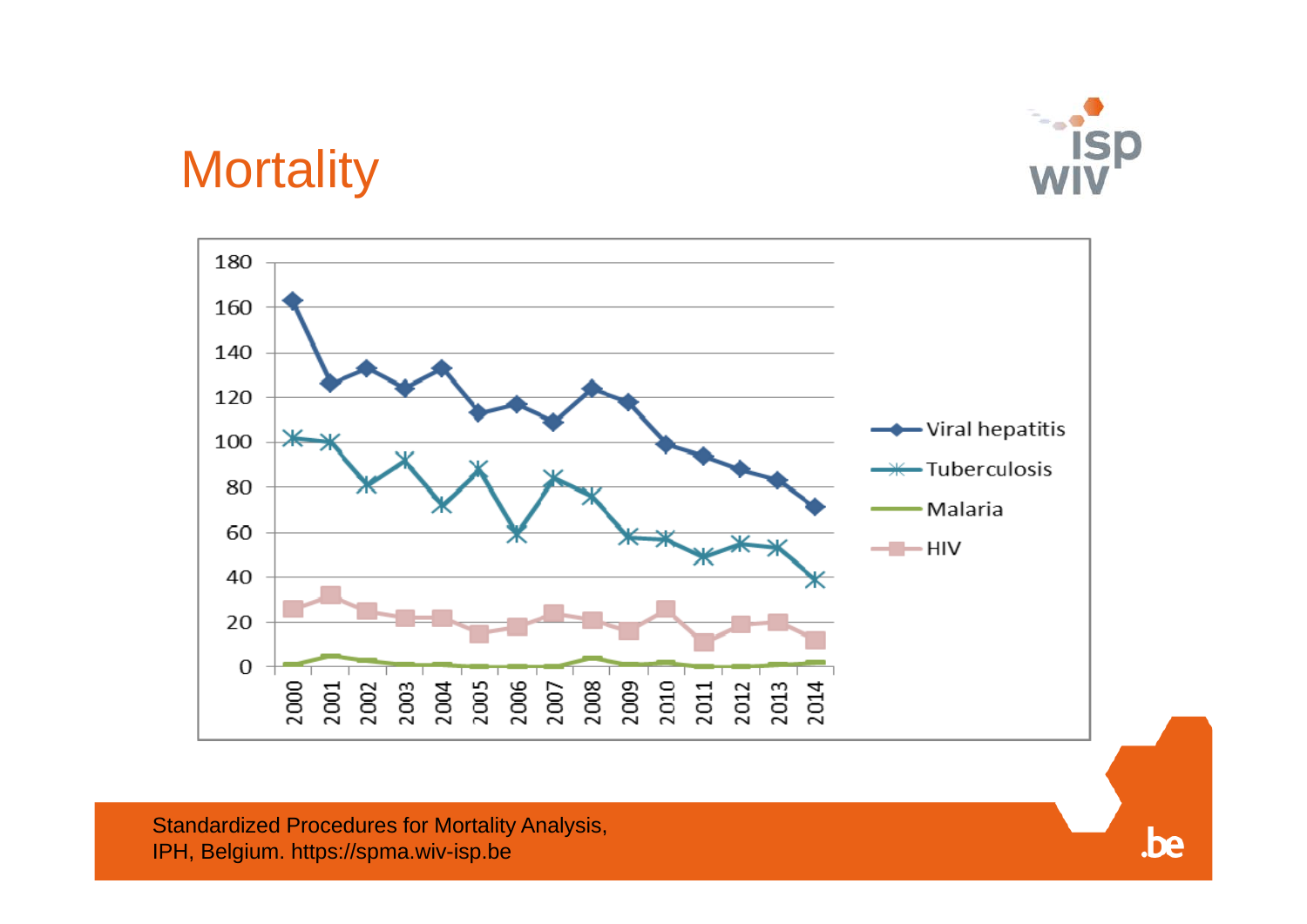HCV Risk factors and seroprevalence within high prevalence groups

- •IVD users
- •Prisons
- •**Migrants**
- •HIV co-infection
- $\bullet$ Babyboom generation
- •Healthcare workers and nosocomial infections

be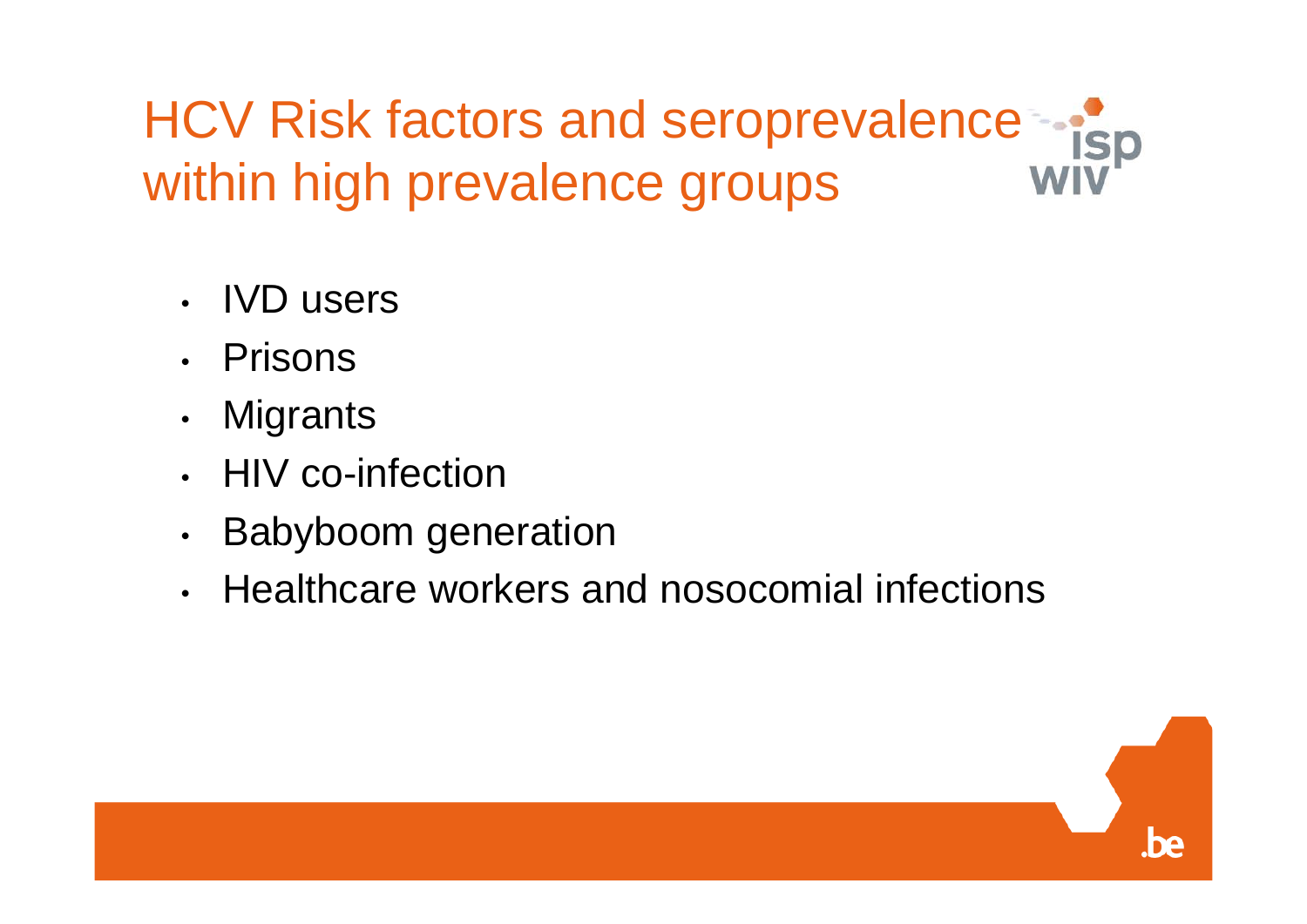HCV seroprevalence within high prevalence groups: IVD users – study 1

- •In 2010; 10.100 IVD users
- •43% HCV infected (34% - 57%)

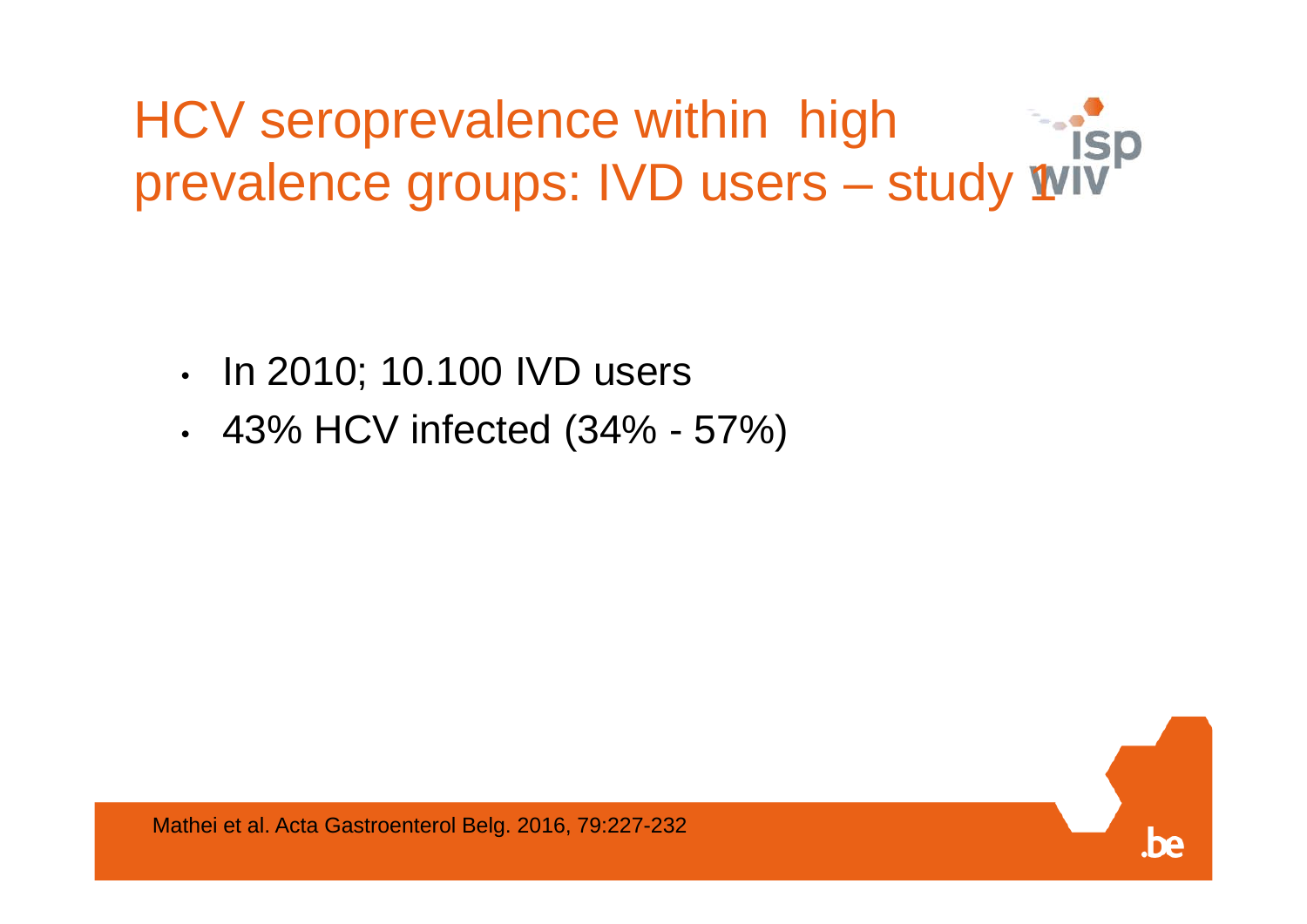## HCV seroprevalence within high prevalence groups: prisons **Worldwide**



be

- • Based on literature study (year of pubication 2005- 2015)
- •10,2 million prisoners
- 15,1% HCV infected
- 3,8% HIV, 4,8% HBV and 2,8% tuberculose

#### **Belgium**

- •2014: 11.769 prisoners\*
- \*\*2006-2008: Lantin, 3710 new entrees, 14,6% anti-**HCV**
- •\*\*\*Similar data in prisons Flanders 10-15%

\*Aantal gedetineerden die verblijven in de Belgische gevangenissen: \*\*Mémoire Virginie Minguet (2010-2011) \*\*\*Pascal Bilaey personnal communication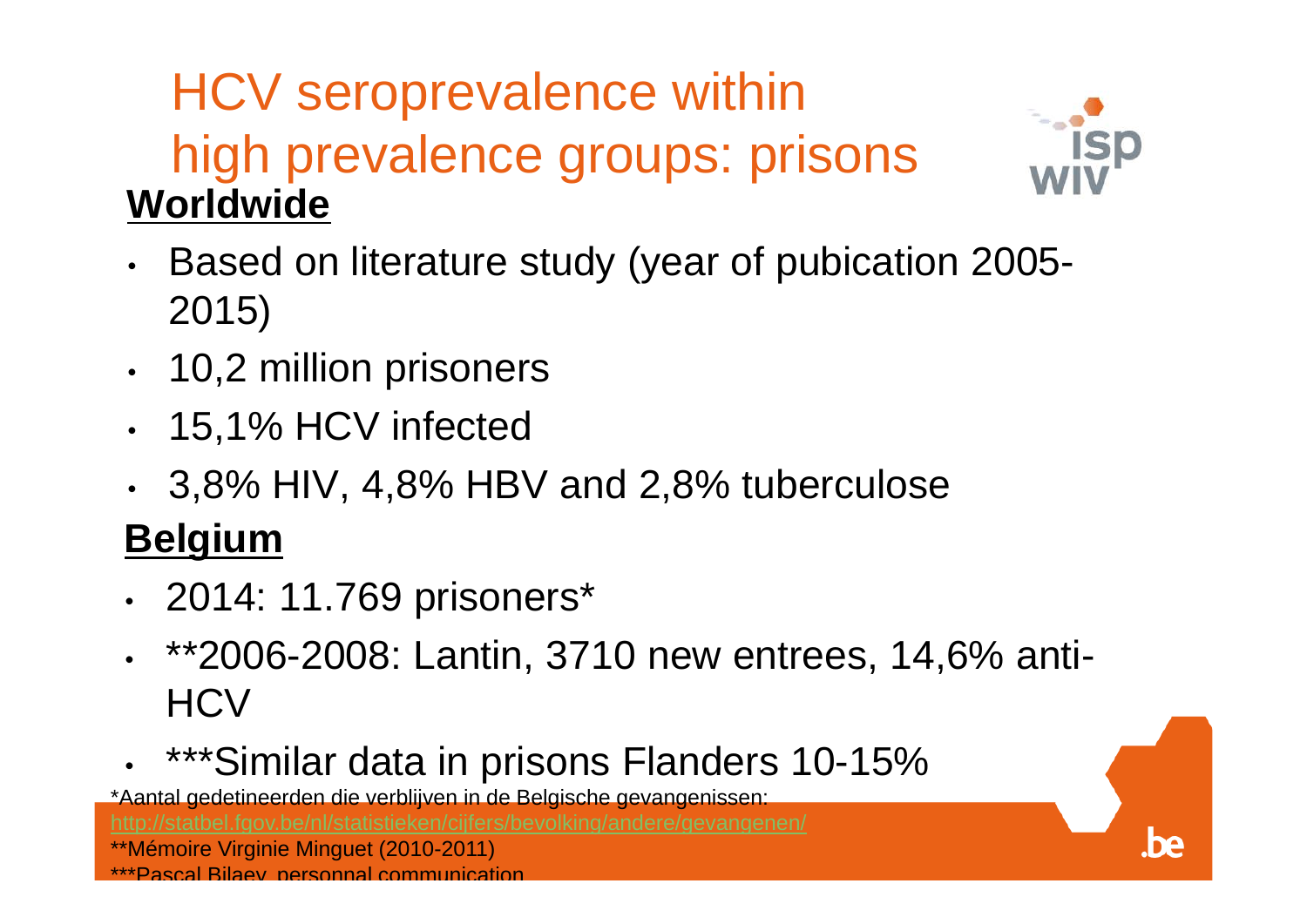# Seroprevalence within high prevalence... groups: migrants from endemic regionswith



#### **TECHNICAL REPORT**

**Epidemiological assessment** of hepatitis B and C among migrants in the EU/EEA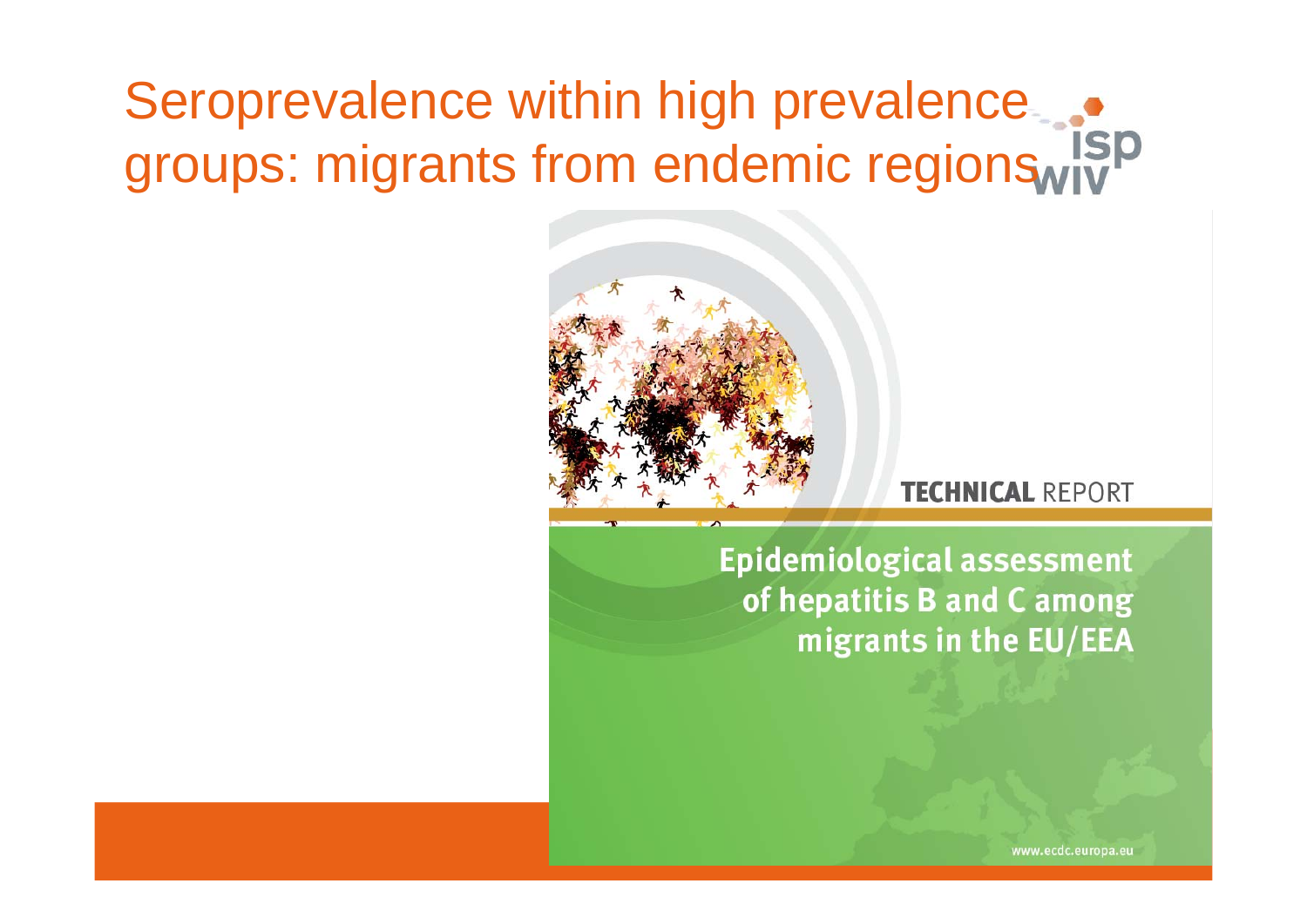HCV seroprevalence within high prevalence groups: migrants from endemic regions



- $\bullet$  Based on migrant population in Belgium from endemic regions (seroprevalence >1%)
- $\bullet$ Adults (>15+)
- $\bullet$ Estimated 18.607 (9.729-32.764) cases.
- $\bullet$  Considering 58.360 HCV infected in Belgium, 32 % have roots from foreign countries.

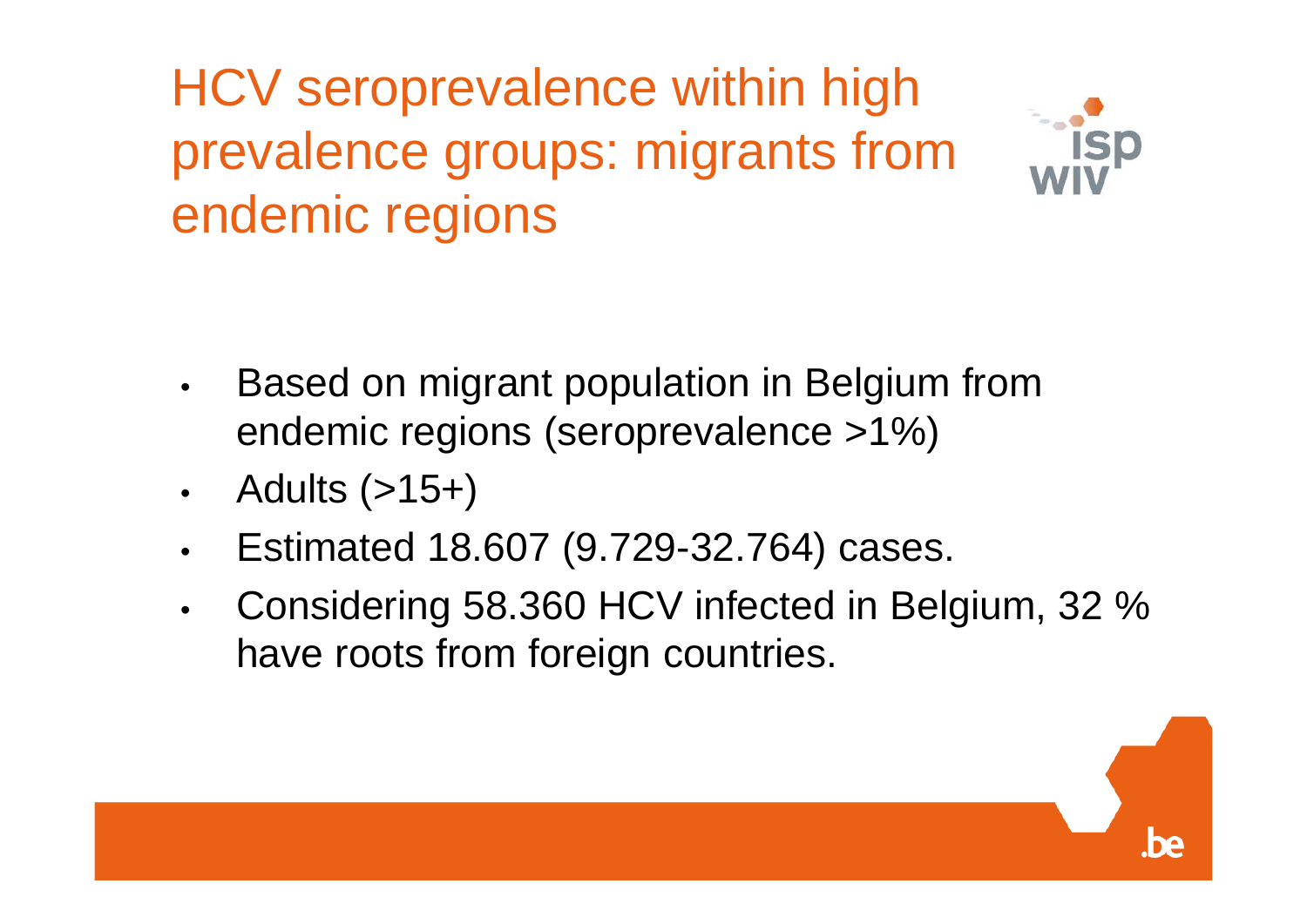HCV seroprevalence within high prevalence groups: HIV co-infection

## **Hepatitis C als co-infectie bij HIV** positieve MSM: incidentie en risicofactoren

**Ludwig Apers** 

Avondseminarie 29/10/2015

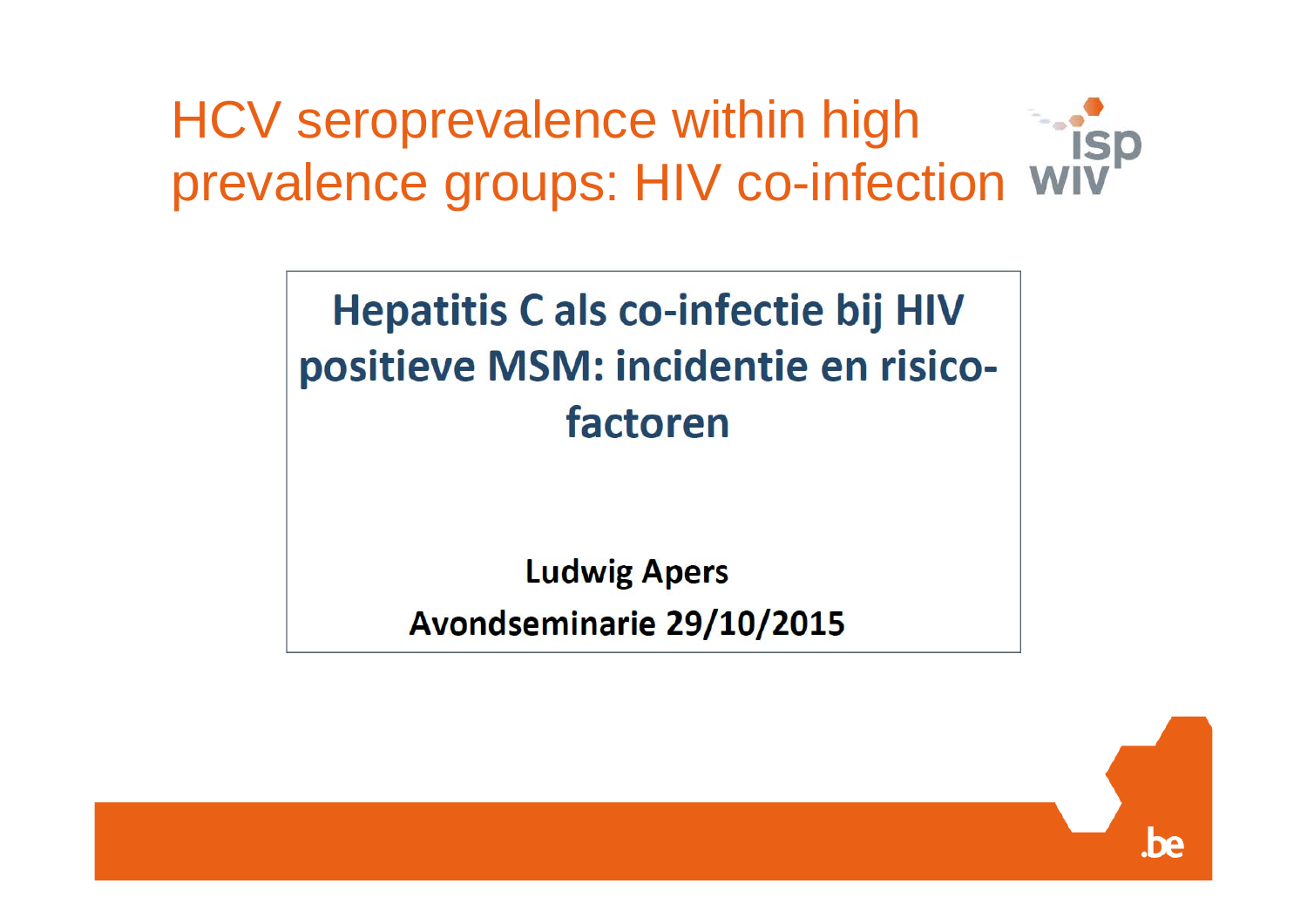HCV seroprevalence within high prevalence groups: HIV co-infection

- •ITM study 2010-2014, 11.641 HIV patients
- •5.556 MSM patients (47,7%)
- •87 (1,6%) HCV infected

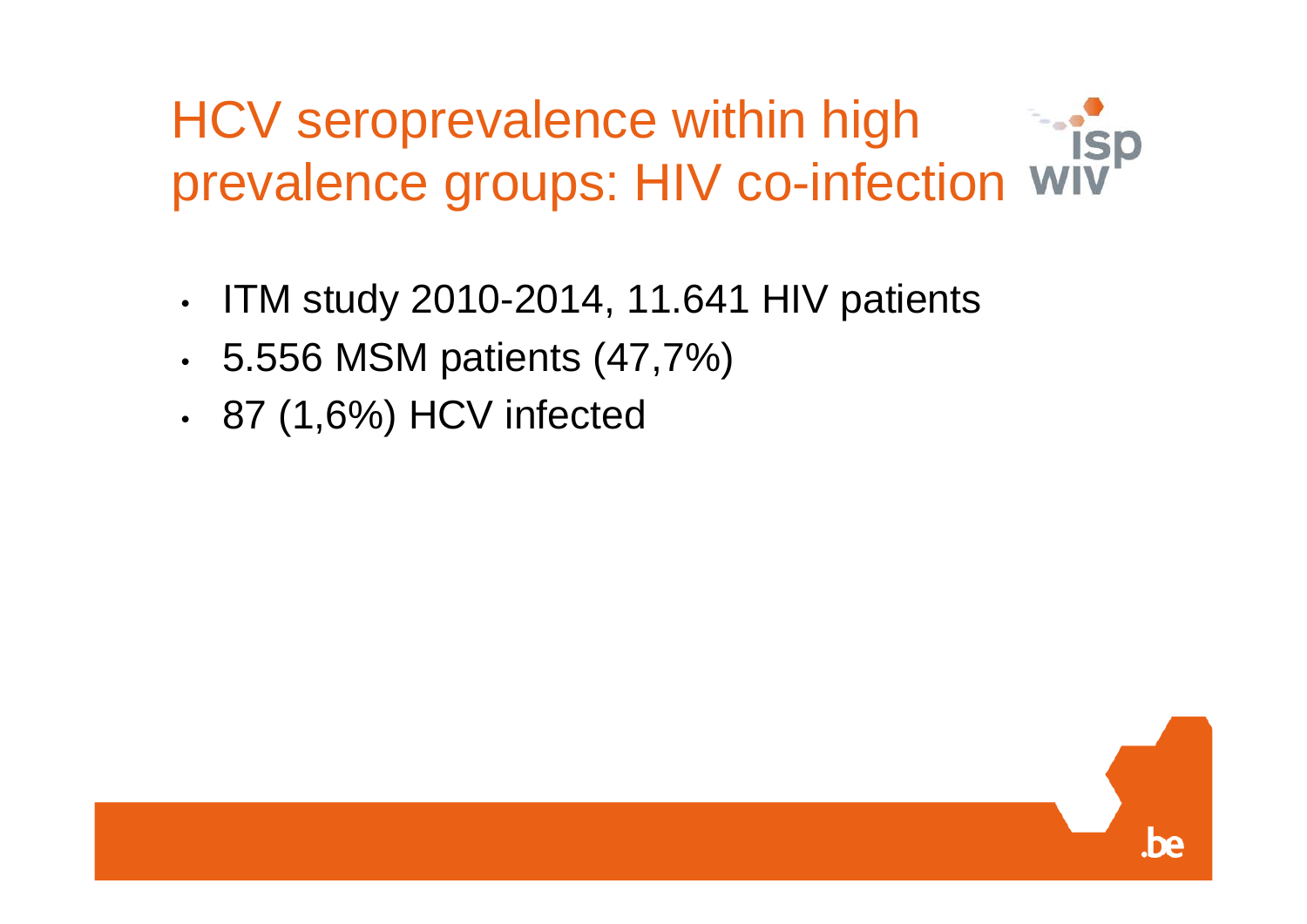HCV seroprevalence within high prevalence groups: babyboom generation<br>UZGent study for 1106 patients admitted at the emergency department



| Date of birth | N           | <b>Prevalence</b> |
|---------------|-------------|-------------------|
| < 1945        | 236(21,3)   | 2,02%             |
| 1945-1965     | 376 (34%)   | 1,6%              |
| >1965         | 494 (44,7%) | 1,12%             |
| Total         | 1106        | 1.9%              |

R. BOTTERMAN (1), E. GLORIEUS (1), S. LEFERE (1), X. VERHELST (1), P. VAN DE VOORDE (2), S. HACHIMI

IDRISSI (2), A. GEERTS (1), E. PADALKO (3), P. DE PAEPE (2), H. VAN VLIERBERGHE (1) / [1] Ghent University,

Ghent, Belgium, Gastroenterology and Hepatology, [2] Ghent University, Ghent, Belgium, Emergency Department, [3]

Ghent University, Ghent, Belgium, Clinical Biology

Acta GE Belgica 80, A11, 2017

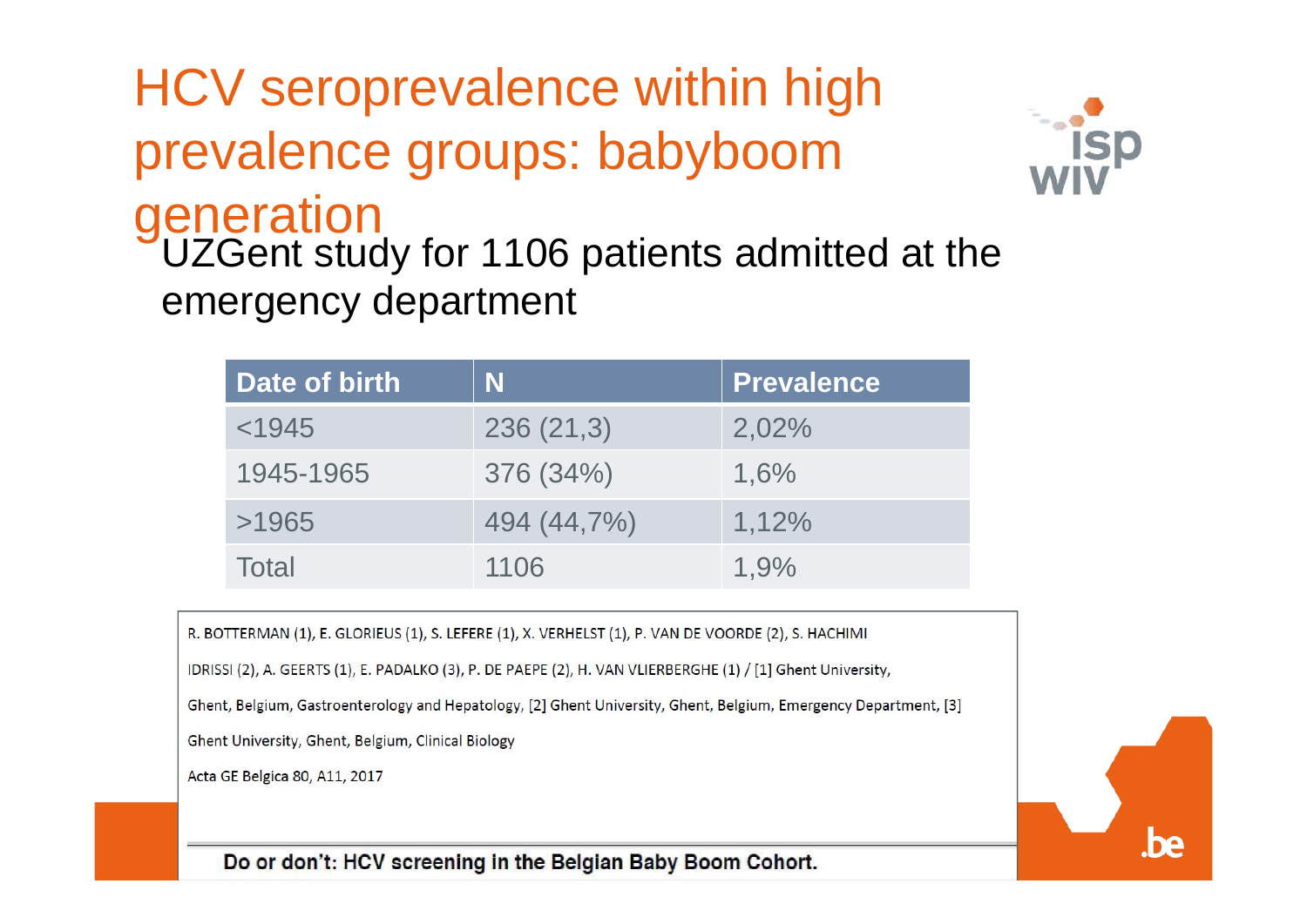# HCV seroprevalence within high prevalence groups: Healthcare workerswit

Volume 21, Issue 3 March 2000, pp. 209-212

Prevalence of Hepatitis C Antibodies in a Large Sample of Belgian Healthcare **Workers** 

Guido Moens (a1) (a2), Robert Vranckx (a3), Liesbeth De Greef (a1) and Pierre Jacques (a1) (a2)  $\oplus$ 

- •Prevalence study in 22 hospitals in Flanders and BXL
- •Study period 1996-1997
- •Prevalence 0,41%

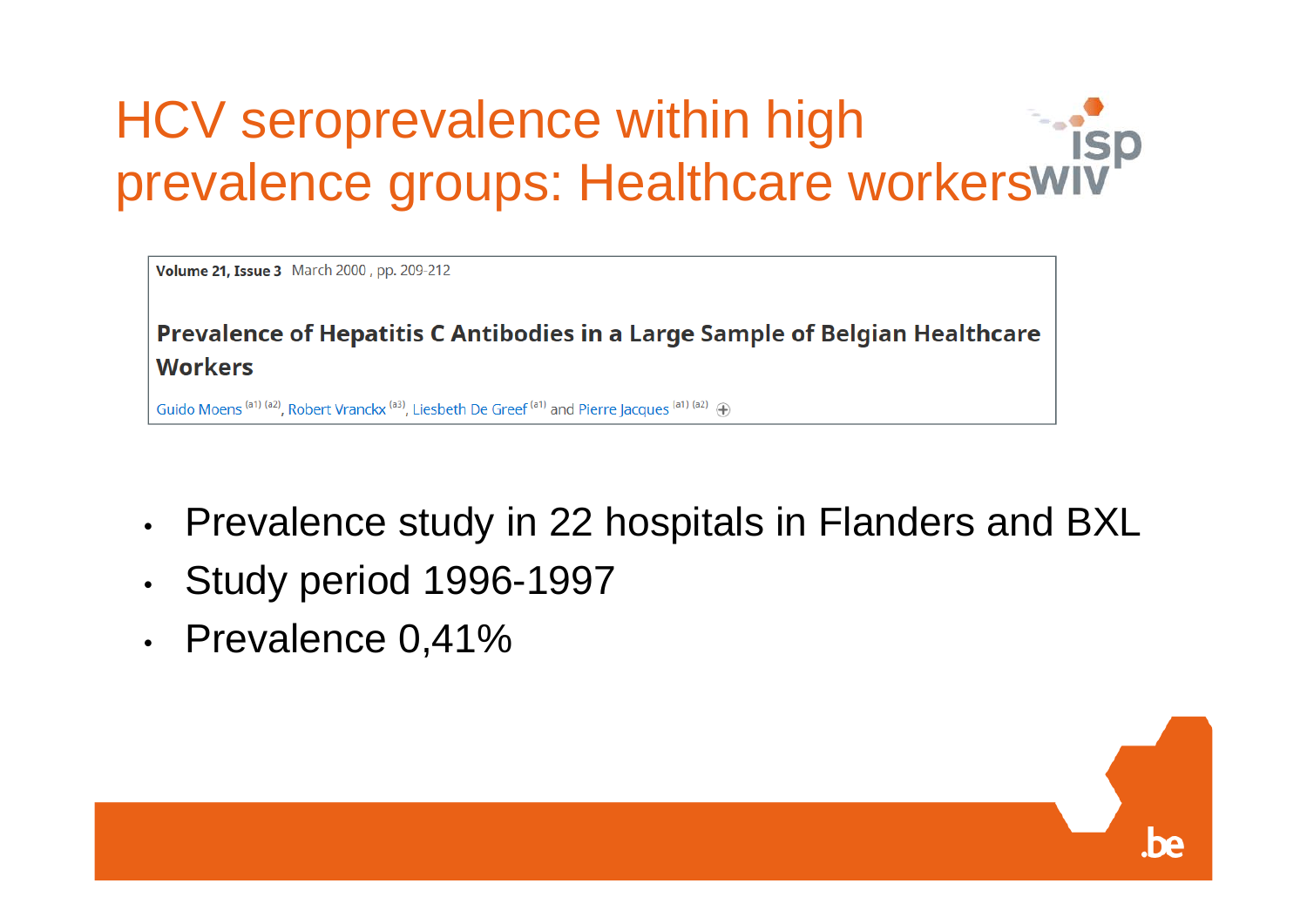# HCV seroprevalence within high prevalence groups: nosocomial infections

#### Hepatitis C virus in a hemodialysis unit: Molecular evidence for nosocomial transmission

LIEVEN STUYVER, HENDRIK CLAEYS, ANN WYSEUR, WOUTER VAN ARNHEM, HANS DE BEENHOUWER, STIJN UYTENDAELE, JAN BECKERS, DIRK MATTHIJS, GEERT LEROUX-ROELS, GEERT MAERTENS, and MARC DE PAEPE

Innogenetics, Gent; Blood Transfusion Centre Leuven, Leuven; St. Blasius Algemeen Ziekenhuis, Dendermonde; Laboratory of Clinical Chemistry, University of Gent, Gent, Belgium

- •Only one study described
- •ECDC request to report nosocomial infections
- • In Belgium no mandatory notification for hepatitis nosocomial infections